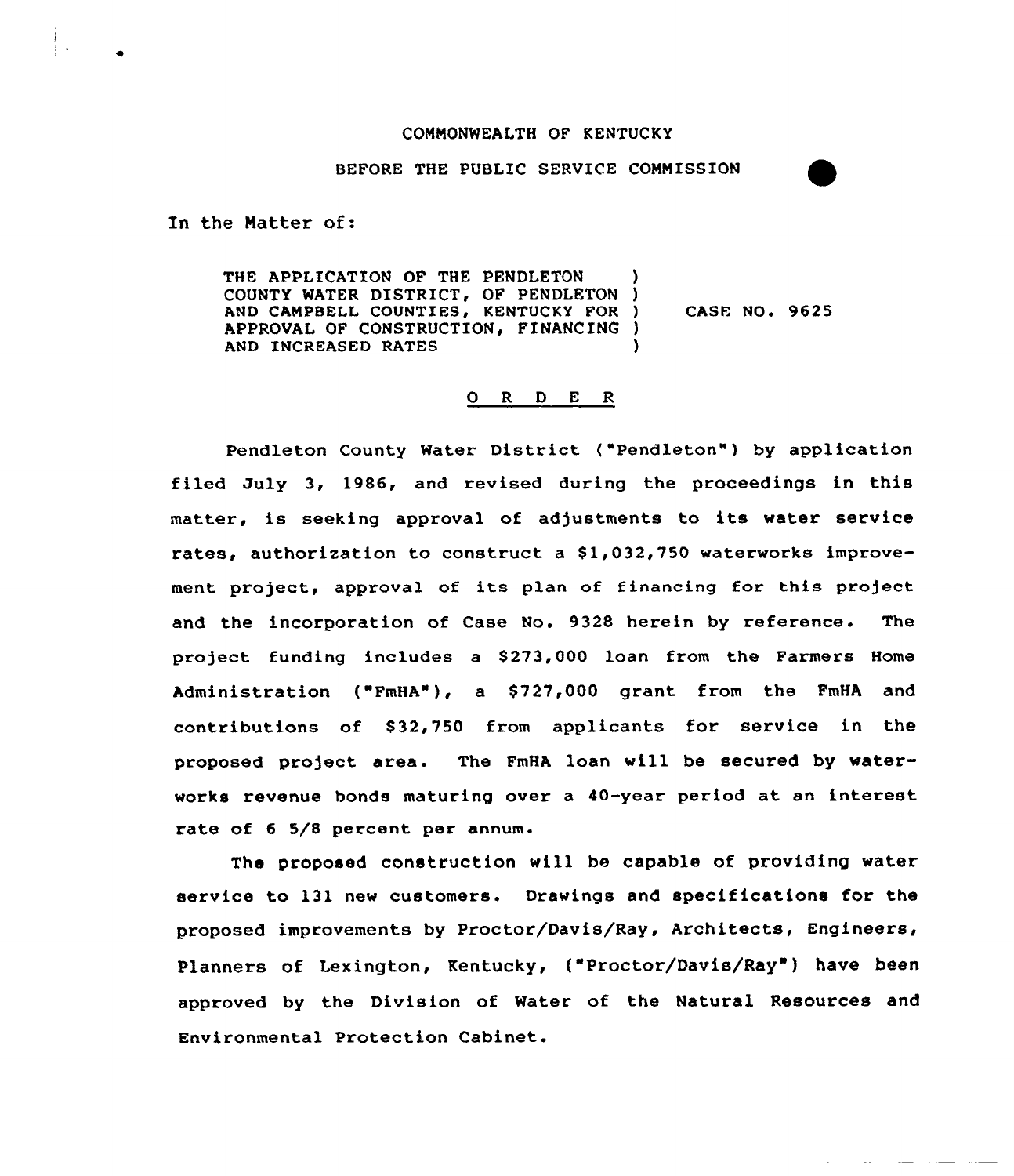The rates proposed by Pendleton and revised during the proceedings would produce additional revenue of 8127,307, an increase of 80.34 percent over adjusted and normalized operating revenue of \$158,463, which includes the proposed 131 additional customers. Based upon the determination herein, the operating revenue of Pendleton will increase by \$95,909 annually over adjusted and normalized test-year operating revenue, an increase of 60.52 percent.

On April 22, 1986, Griffin Industries, Inc., ("Griffin") filed a complaint with the Commission against Pendleton (Case No. 9593) stating that it had been overcharged for water service since 1981, and therefore had requested that Pendleton make certain adjustments in its minimum usage allowance.

On June 10, 1986, Pendleton responded to Griffin's complaint denying that it had been overcharging Griffin and further requested that Griffin's complaint be either dismissed or merged into Pendleton's rate case proceeding. For hearing purposes only, the Commission consolidated this instant case with Case No. 9593.

<sup>A</sup> hearing was held in the offices of the Public Service Commission, in Frankfort, Kentucky, on February 3, 1987. Griffin intervened in this matter.

As the hearing closed, Pendleton was directed to file certain items of additional information. This information has been filed and the matter is considered to be fully submitted for final determination by the Commission.

 $-2-$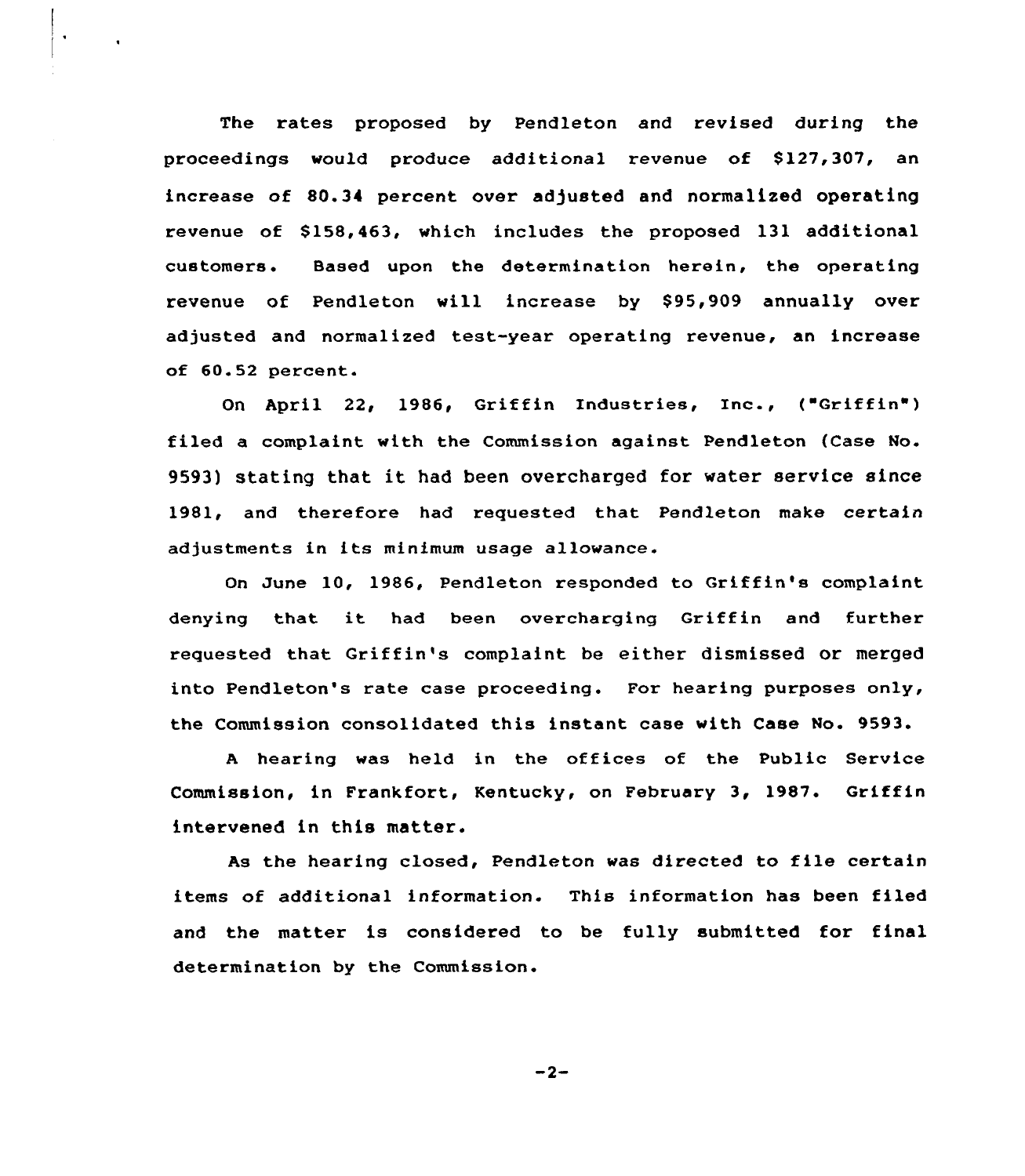# Staff Audit Report

To simplify the regulatory process for this utility< the Commission staff performed a limited financial audit for the utility's test year to verify reported expenditures and substantiate the propriety of the test-year financial statements. The staff report was made part of the record in this case as an appendix to the Commission's Order of November 20, 1986.

on December 29, 1986, Pendleton filed a response to the staff report. The staff report issued by the Commission showed test year revenue from Division I and Division II as \$146,712. The normalized test year revenue per the billing analysis contained in the staff report is \$155,019. In its response, Pendleton noted that Pendleton County High School ("High School") used 680,000 gallons during the test year instead of the 1,203,000 gallons shown in the staff's billing analysis. In discussing this matter with Pendleton, it was determined that the computer printout used in preparing the billing analysis contained an erroneous gallonage amount for the High School for the month of December. Test-year normalized revenue has been decreased by \$1,162 to reflect this adjustment in gallons sold.

Pendleton also noted that the staff's billing analysis included actual test year sales to Griffin, whereas the actual sales, based upon the settlement agreement between Pendleton and Griffin, will be 4.8 million gallons annually. Test-year normalized revenue has been decreased by \$25,954 to reflect the decreased sales to Griffin.

 $-3-$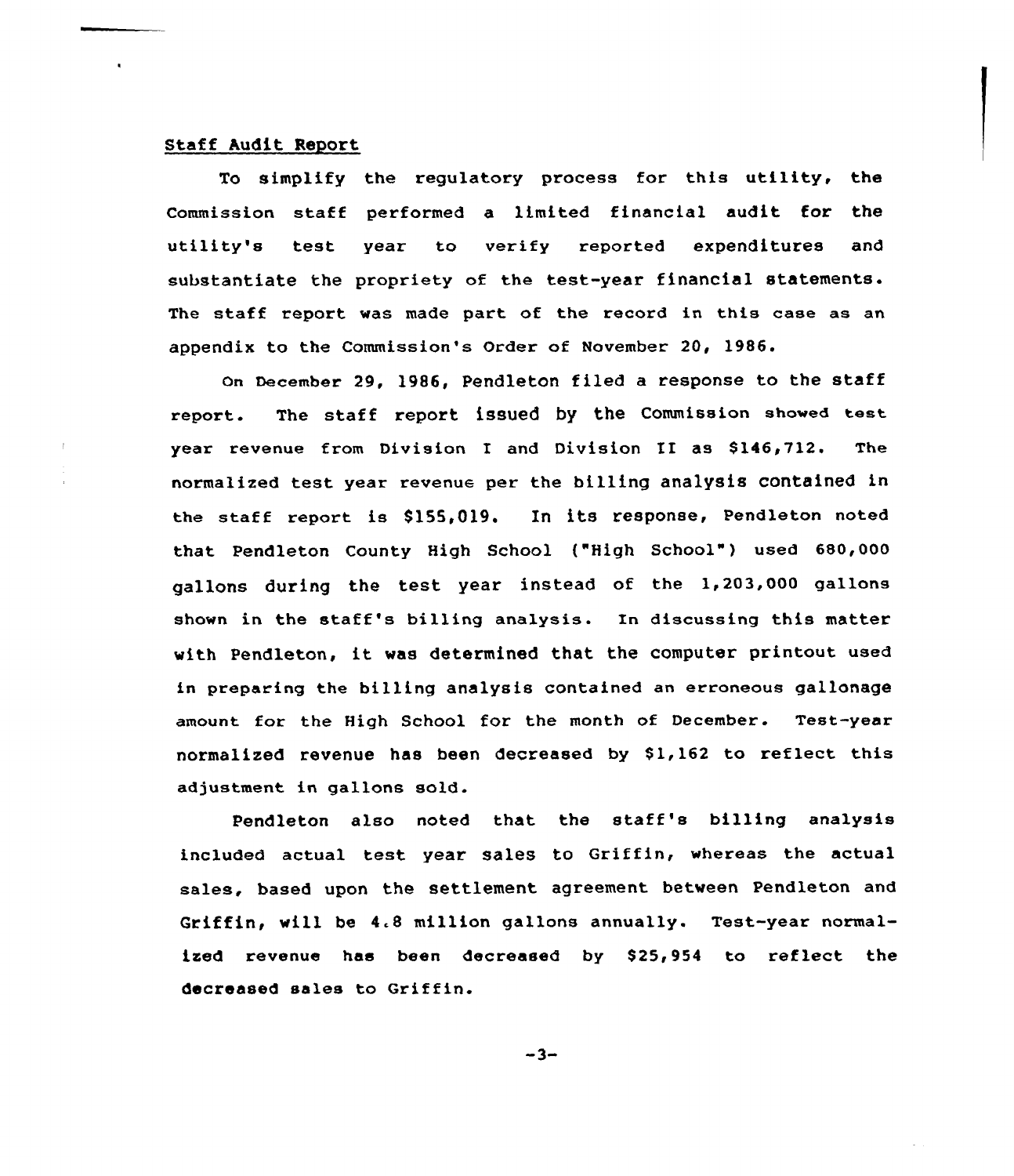In addition, Pendleton stated in its response to the staff audit report that it is unable to reconcile the additional revenue figures of  $$127,000$  referred to on page 1 and the  $$121,791$ referred to on page 2 of the audit report. The difference of \$ 5,209 can be partially attributed to the erroneous gallonage amount used in calculating the revenue from the High School. The remainder can be attributed to the fact that the staff used an actual 12-month test year while Pendleton's calculations are taken from a 6-month period and annualized. Therefore, due to the aforementioned adjustments, the test-year normalized operating revenue from water sales per the staff report has been decreased by \$27,116.

The financial statement contained in the staff report, adjusted to reflect the aforementioned issues, has been used as the basis for determining the rate increase.

#### RATE DESIGN

Pendleton currently has separate rate schedules for Division I and Division II. In its application, Pendleton and FmHA proposed to combine the rates paid by customers in Divisions I and II. After reviewing Pendleton's application and the staff's billing analysis the Commission has determined that combining the rates is fair, just, and reasonable and should be approved.

Pendleton proposed to reduce the monthly minimum usage allowance for Griffin from 1.2 million to 400,000 gallons. Pendleton also proposed to reduce the monthly minimum usage allowance for the High School from 150,000 gallons to 125,000 gallons.

 $-4-$ 

ساستان المار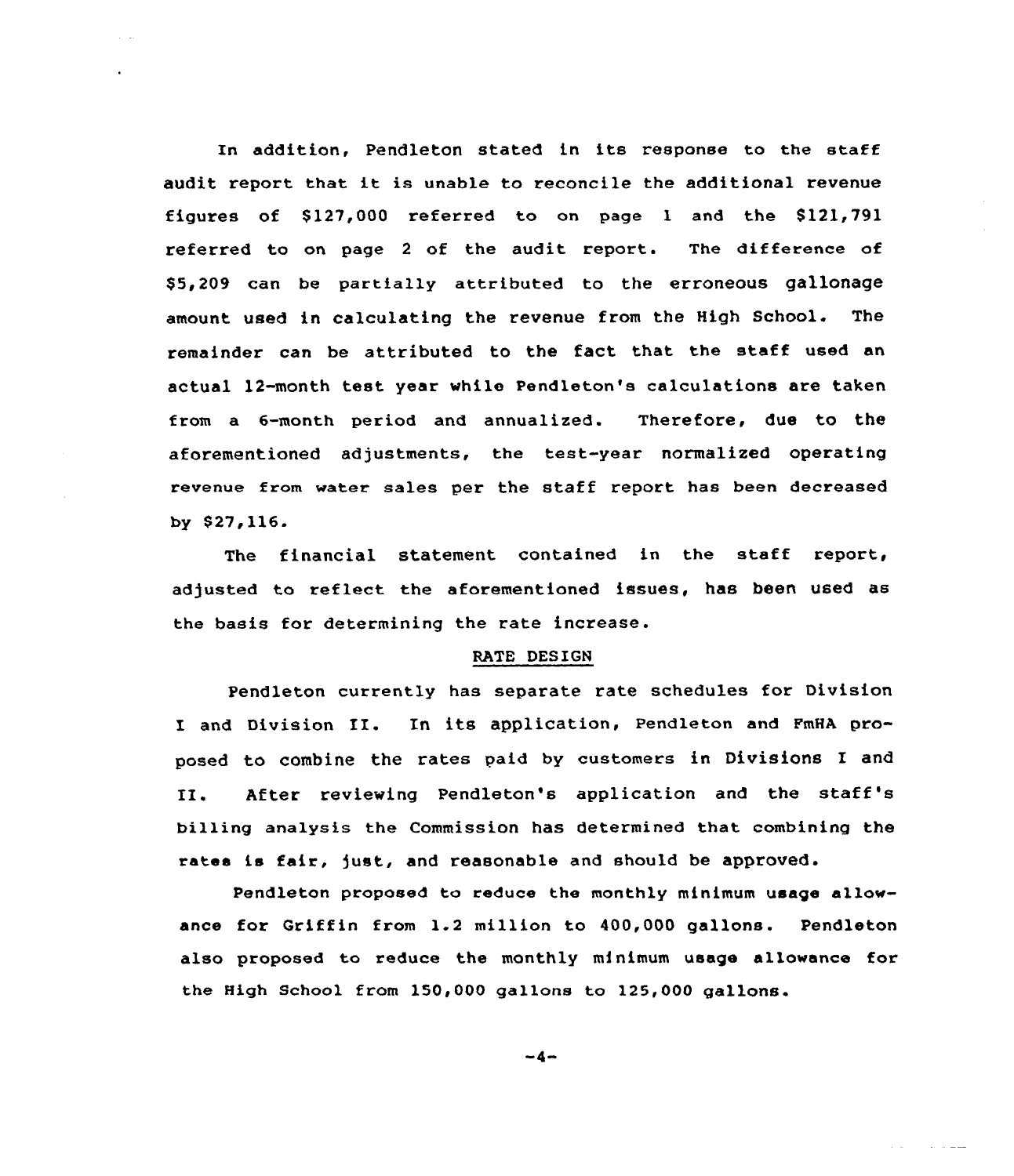After reviewing the usage patterns of these customers the Commission is of the opinion that the proposed minimums more adequately reflect the actual usage levels and should therefore be approved.

#### REVENUES AND EXPENSES

Pendleton proposed, and the Commission accepts, the 12-month period ending December 31, 1985, as an appropriate test period for determining the reasonableness of the proposed rates.

Pendleton revised its application several times during the proceedings. The last revision, filed at the hearing on february 3, 1986, has been used by the Commission as the basis for determining Pendleton's total revenue requirements.

Pendleton proposed several adjustments in the last revision to the test period revenues and expenses per the staff report, which are generally proper and acceptable for rate-making purposes, with the following modifications:

# Operating Revenues from Metered Sales

Pendleton based its application on 130 customers to be served by the Phase III expansion. Pendleton stated at the hearing that 131 customers would be served by the expansion. Therefore, testyear normalized operating revenue has been increased by \$30,560 to reflect the 131 additional customers.

Due to the preceding discussion of the response to the staff report, normalized test-year operating revenues per the staff report of \$155,019 were decreased by \$27,116. Based on the aforementioned adjustments the test-year operating revenue per the staff report has been increased to \$158,463.

$$
-5-
$$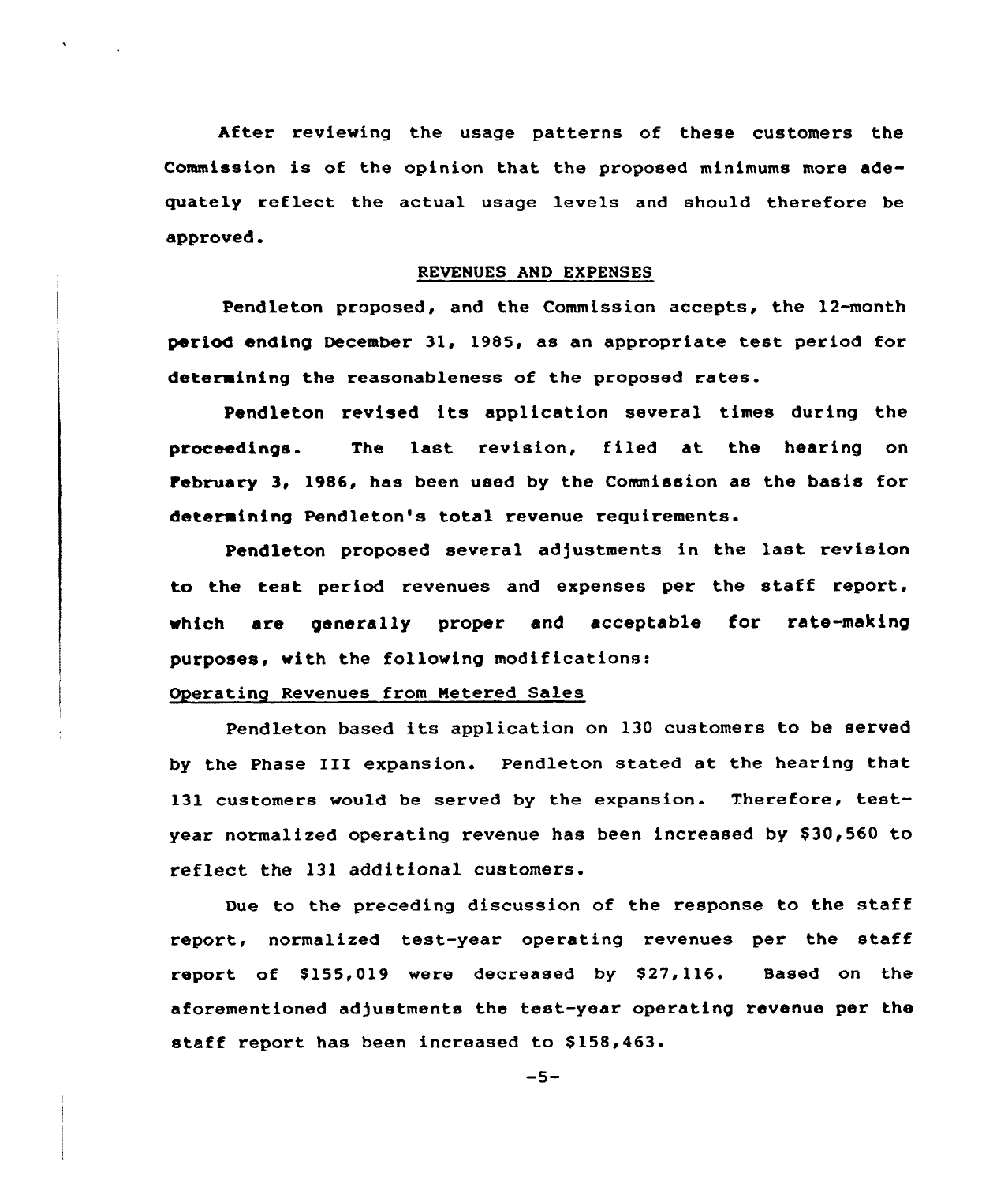## Purchased Mater Expense

Pendleton's actual purchased water expense for the test year was \$66,547. Pendleton proposed to increase the test year expense by \$11,189 due to an increase in the rates of one of its suppliers, Campbell County Mater District ("Campbell" ), effective December 29, 1986, and the estimated increase in water purchased due to the 131 additional customers.

The Commission is of the opinion that the acceptable line loss percentage should be limited to 15 percent for most water utilities. Pendleton incurred line loss of approximately 30 percent during the test year. The Commission has determined the allowed purchased water expense for rate-making purposes to be \$ 71,261 based upon Campbell's current rates, a 15 percent allowed line loss, and 131 additional customers. Thus, the purchased water expense has been increased by \$4,714.

# Power Purchased Expense

Per the staff report, Pendleton's power purchased expense was  $$5,933.$  Pendleton proposed a  $$1,253$  increase to the account due to the rate increase of Harrison County Rural Electric Cooperative Corporation ("Harrison") effective in April 1986, the percentage increase in gallons pumped based upon Griffin's reduced usage and the additional customers, and elimination of the sales tax previously charged on Harrison's invoices. This adjustment has been recalculated using the same method but with more accurate figures on the gallons sold resulting in an adjustment of  $$1,539$ . Therefore, the purchased power expense has been increased by \$1,539 to \$7,472.

-6-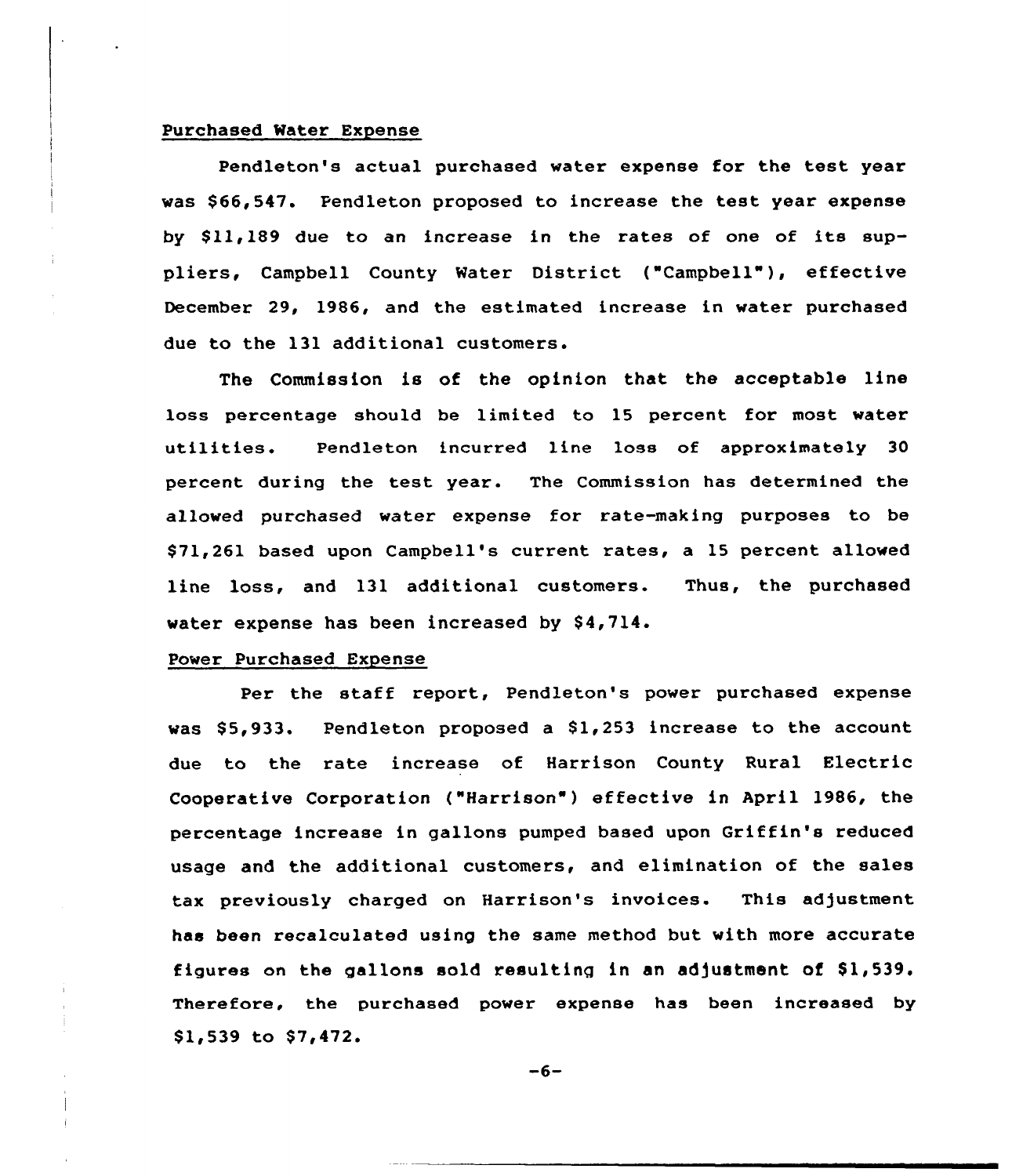### Outside Services Employed

Per the staff report, Pendleton's outside services employed expense for the test period was  $$2,082.$  Pendleton proposed to increase this amount by  $$6,933$  due to the annual audit fee of Allen, England and Hensley, Certified Public Accountants, and amortizing over 3 years the legal expenses associated with the City of Falmouth and Griffin disputes.

The Commission is of the opinion that inclusion of the \$4,500 annual audit fee is reasonable but that the  $$1,500$  audit fee paid to Ted Monroe, Certified Public Accountant, during the test year should be excluded as only one audit will be performed per year. The Commission examined the legal invoices outside the test period from Stites and Harbison, and the expenses associated with the City of Falmouth and Griffin disputes total  $$6,177$ . The Commission agrees with Pendleton that these expenses are not normal operating expenses and, thus, should be amortized over a 3-year period resulting in a \$ 2,059 amortization expense.

Pendleton did not include in the revised application the test year expenses totaling \$1,506 associated with the Cotton and Allen audit performed at the Commission's request, and the Griffin dispute which were included and amortized over 3 years in the staff report. The Commission is of the opinion that the \$502 amortization expense should be included in the outside services employed expense. Therefore, due to the aforementioned adjustments, the outside services employed expense has been increased by  $$5,561.$ 

 $-7-$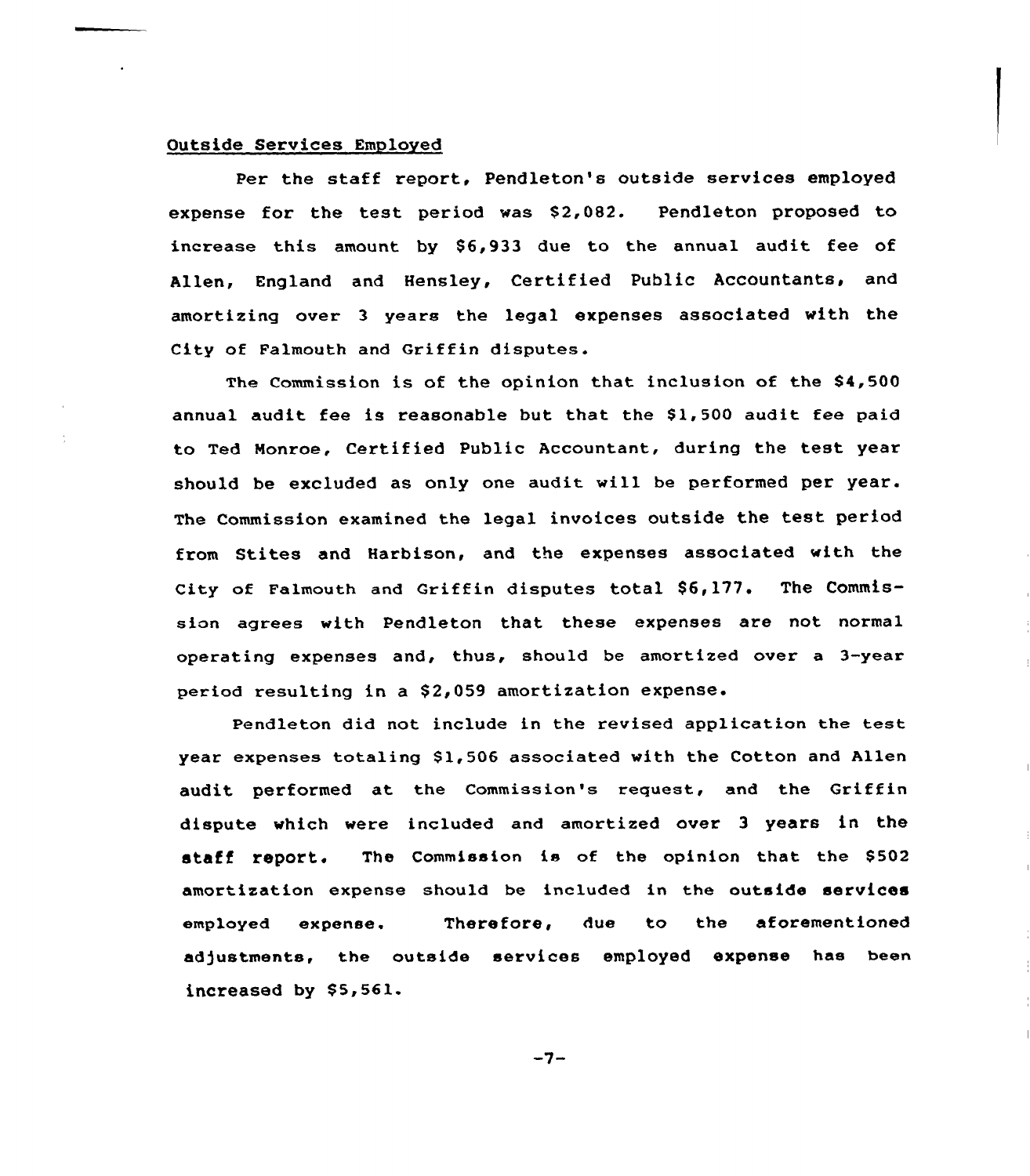## Office Supplies and Expenses

Pendleton's test-year office supplies and expenses totaled \$2,207. Pendleton proposed to increase this expense by \$463 due to the percentage increase in additional customers from the proposed extension.

The office supplies and expenses account includee a monthly office rental fee of \$57.75, postage expense, and miscellaneous items. The Commission is of the opinion that the office supplies and expenses vill increase due to the additional customers, but the rent expense portion of the account will not. Therefore, the Commission excluded the test-year rent expense of \$693 before determining the adjustment based upon a 21.51 percent increase in customers. This adjustment results in a \$326 increase to office supplies and expenses.

#### Regulatory Commission Expense

Per the staff report, rate case expenses totaling \$2,599 were capitalized and amortized over <sup>3</sup> years resulting in test-year regulatory commission expense of \$866. Pendleton proposed to increase this expense by \$4,433 based upon amortization over 3 years of legal services of  $$5,500$ , engineering services of  $$6,000$ , and accounting fees of \$1,800.

Based upon copies of invoices provided to the Commission, the legal expenses associated with the rate case incurred outside the test period total \$6,488. Proctor/Davis/Ray performed a rate case study for Pendleton at a cost of \$6,139. This study contained the determination of the proposed rates based upon Pendleton's records and pro forma adjustments. As stated previously, this rate case

 $-8-$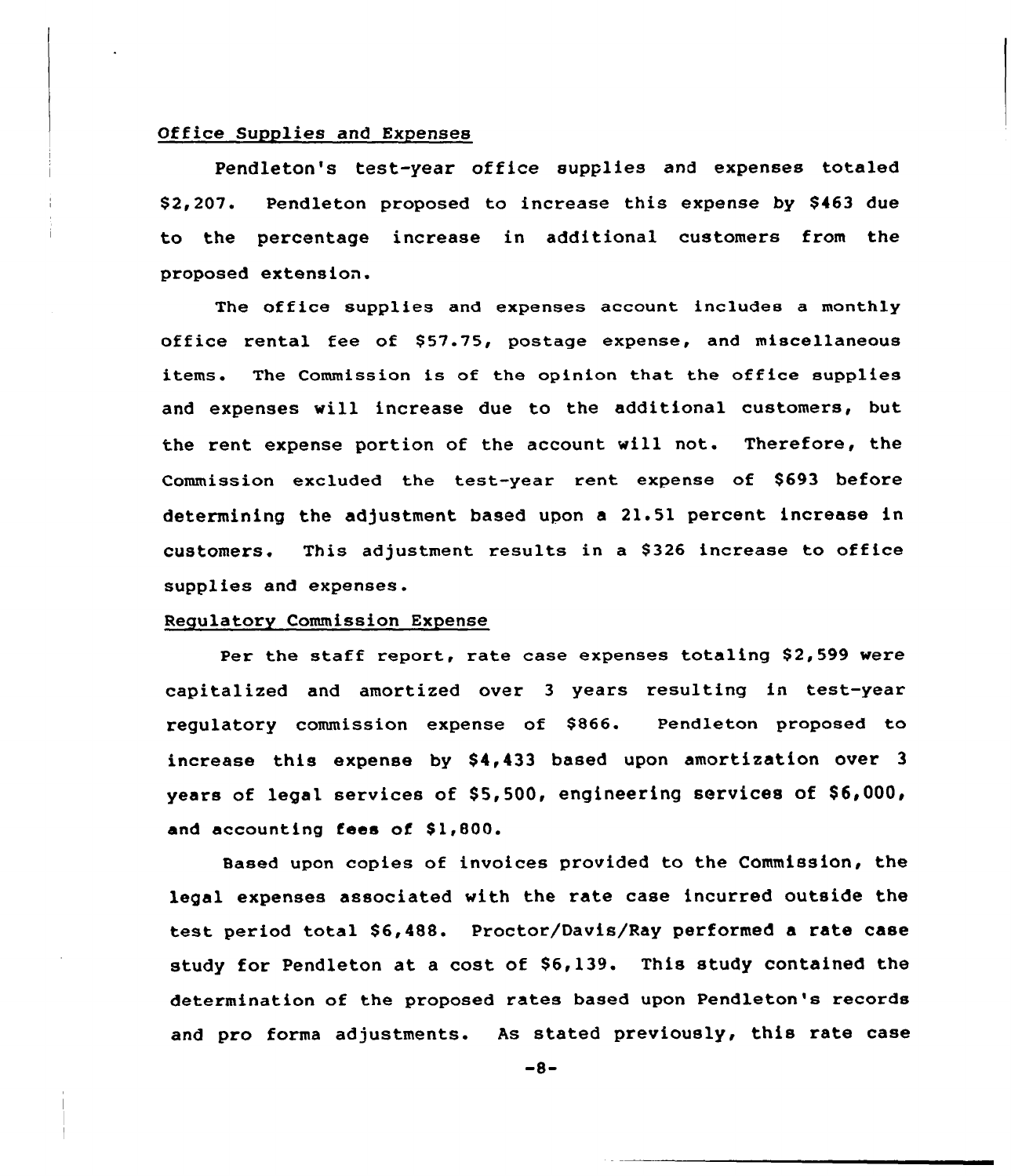study has been revised several times during the proceedings in this matter. Per the invoices submitted, Proctor/Davis/Ray billed Pendleton the direct salaries of the personnel working on the case, plus an overhead charge of 1.4 times the direct salaries expense, plus a 17 percent profit on the total salaries expense and overhead charge, and any incurred expenses. The Commission is of the opinion that the resulting 180 percent increase of the direct salaries expense charged by Proctor/Davis/Ray is excessive when considering the actual content of the final revision of the rate case study filed at the hearing. Therefore, the Commission is of the opinion that only the direct salaries expense and the incurred expenses totaling  $$2,217$  should be allowed for ratemaking purposes.

The Commission agrees with Pendleton that the expenses associated with the rate case should be amortized over 3 years to reflect normal operating conditions. Therefore, the regulatory commission expense has been increased by  $$3,502$  to reflect the amortization of the \$6,488 of legal fees, \$2,217 of allowed engineering expenses and  $$1,800$  of accounting services.

# Depreciation Expense

Pendleton reported depreciation expense of \$29,680 for the test year. Pendleton proposed to increase the test-year depreciation expense by \$22,648 due to the extension based upon the actual construction costs of \$788,580. The Commission is of the opinion that the total cost of the extension exclusive of the costs for land and land rights-of-way should be capitalized. Therefore, the projected depreciation expense on the proposed extension totals

 $-9-$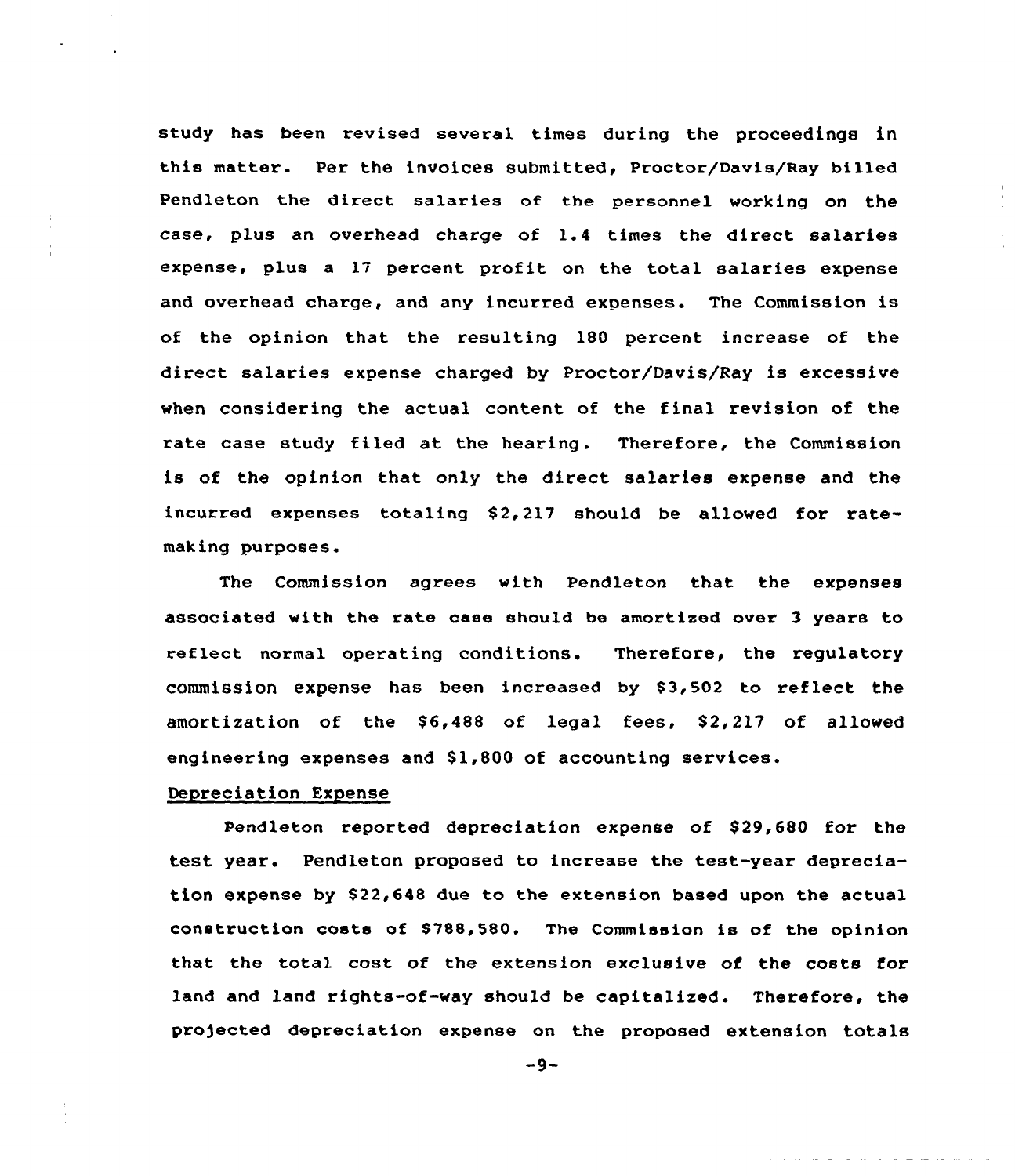\$ 28,648. Based upon the Supreme Court of Kentucky's decision regarding depreciation expense on contributed property rendered on November 26, 1986, in the case of, Public Service Commission of Kentucky v. Dewitt Water District, Ky., 720 S.N.2d 725 (1986), the Commission has allowed a total depreciation expense of  $$58,328$ , inclusive of depreciation on contributed property, for rate-making purposes.

Pendleton's test period revenues and expenses have been adjusted as follows:

|                         | Per Staff<br>Report | Adjustments  | Test Year<br>Adjusted    |
|-------------------------|---------------------|--------------|--------------------------|
| Operating Revenues      |                     |              |                          |
| (Includes Miscellaneous |                     |              |                          |
| Service Revenues)       | \$155,581           | \$11,751     | \$167,332                |
| Operating Expenses      | 154,629             | 47,951       | 202,580                  |
| Operating Income        | 952                 | 5<36,200     | 5<35,248                 |
| Other Income:           |                     |              |                          |
| Interest Income         | 2,297               | $-0-$        | 2,297                    |
| Other Deductions:       |                     |              |                          |
| Interest Expense        | $\langle$ 1,297>    | $-0-$        | $\langle 1, 297 \rangle$ |
| NET OPERATING INCOME    | 1,952               | $$<$ 36,200> | $$<$ 34,248>             |
|                         |                     |              |                          |

## FFVENUE REQUIREMENTS

Pendleton proposed to use a .88 operating ratio to determine total revenue required. The Commission is of the opinion that a Debt Service Coverage ("DSC") of 1.2X the average bond interest and principal payments is more appropriate given Pendleton's capital structure.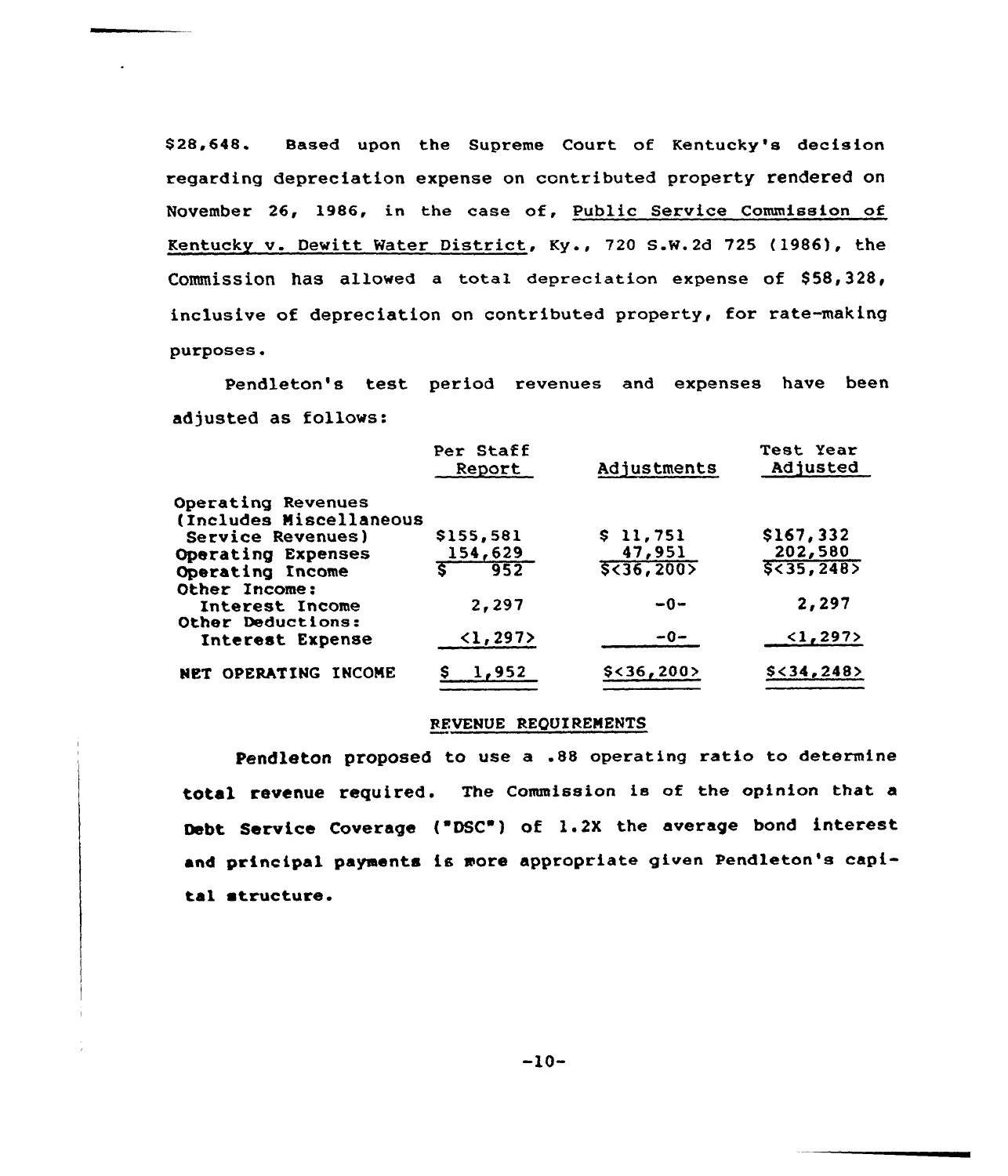Using a 1.2X DSC plus operating expenses, the Commission finds Pendleton's total revenue requirement to be \$265,538.<sup>1</sup> After consideration of test-year interest income of \$2,297, miscellaneous service revenues of \$8,869 and adjusted operating revenue from water sales of \$158,463, an increase in annual revenue of \$95,909 from sales of water will be sufficient. The Commission is of the opinion and finds that the revenue granted herein will produce gross annual revenue sufficient to pay Pendleton's operating expenses, service its debt and provide <sup>a</sup> reasonable surplus.

# CONTINUITY OF ADEQUATE AND RELIABLE SERUICE

The evidence indicates that reliable and adequate service can be maintained throughout the expanded system after completion of the proposed construction. However, there is one area to be served near the proposed water storage tank which could have residual pressure below 30 psig, in violation of 807 KAR 5:066, Section <sup>6</sup> (1). Proctor/Davis/Ray testified that no problems are expected but should complaints be received corrections would be made.

| 1    | Staff Adjusted Test-Year Operating<br><b>Expenses</b> |          | \$202,580 |
|------|-------------------------------------------------------|----------|-----------|
| ADD: |                                                       |          |           |
|      | Other Interest Expense                                |          | 1,297     |
|      | 1.2X (5-Year Average Principal and                    |          |           |
|      | Interest Requirements)                                |          |           |
|      | 1961 Bonds                                            | \$17,007 |           |
|      | 1977 Bonds                                            | 15,570   |           |
|      | 1987 Bonds @ 6 5/8%                                   | 18,807   |           |
|      |                                                       | \$51,384 |           |
|      |                                                       | 1.2      |           |
|      |                                                       |          |           |

<u>\$265,538</u>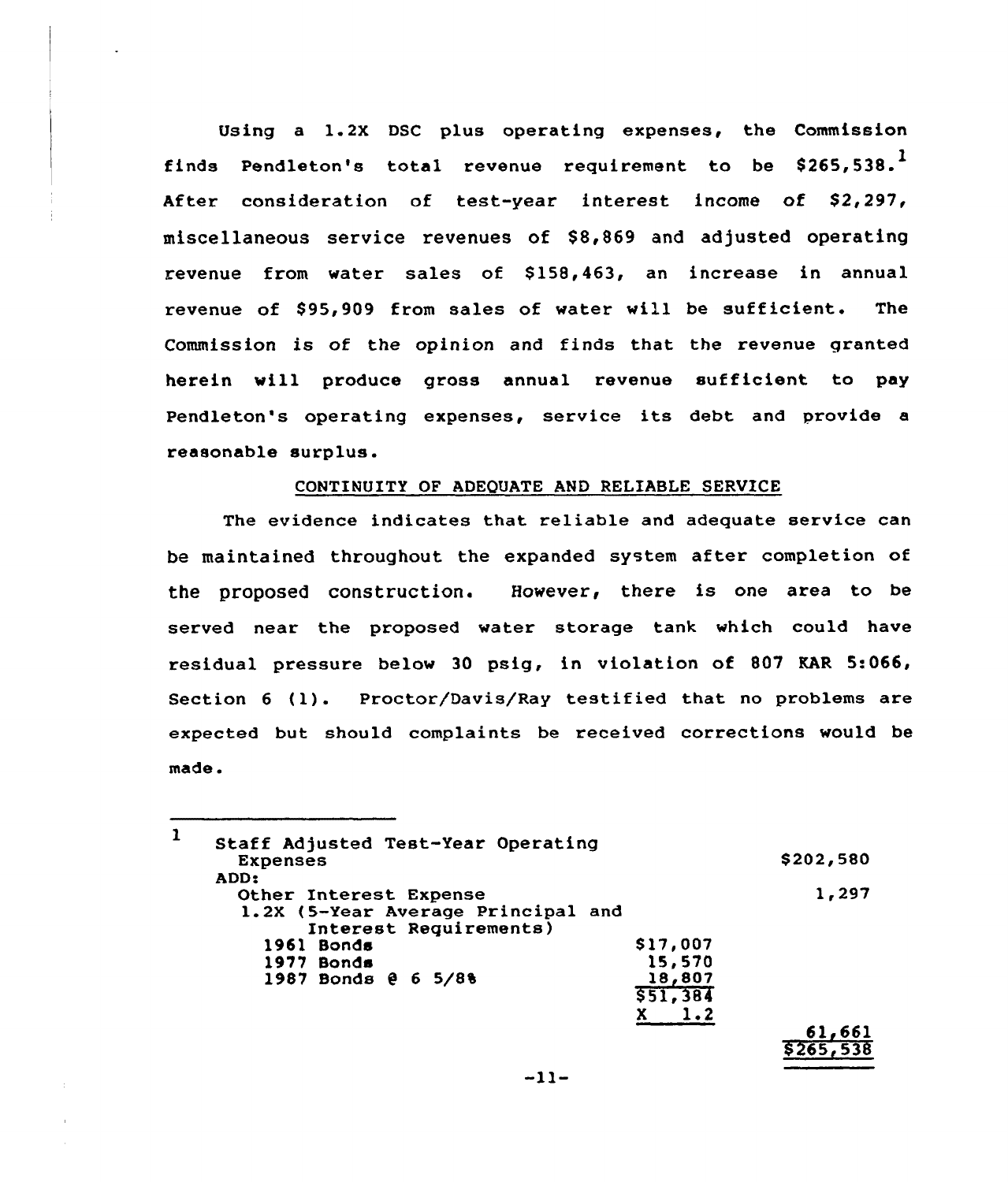#### FINDINGS AND ORDERS

The Commission, after consideration of the evidence of record, and being advised, is of the opinion and finds that:

1. With the appropriate monitoring of service to potential low pressure areas, public convenience and necessity require that the construction proposed in the application be performed and that a certificate of public convenience and necessity be granted.

2. The proposed construction consists of a 106,000-gallon water storage tank, renovation of the valve vault at the existing elevated water storage tank, approximately 24 miles of 6-inch, and 4-inch diameter pipelines, and related appurtenances. The low bids totaled \$788,580 which will require about \$1,032,750 after allowances are made for fees, contingencies, other indirect costs, and a S32,750 "Initial Operation and Naintenance Reserve Fund" in accordance with the FmHA letter of conditions.

3. Pendleton should monitor the adequacy of the expanded water distribution system after construction. If the level of service is inadequate or declining, Pendleton should take immediate action to maintain the level of service in conformance with the regulations of the Commission.

4. Any deviations from the construction herein approved which could adversely affect service to any customer should be done only with the prior approval of the Commission.

5. Pendleton should furnish duly verified documentation of the total cost of this project including the cost of construction and all other capitalized costs {engineering, legal, administrative, etc.) within <sup>60</sup> days of the date that construction is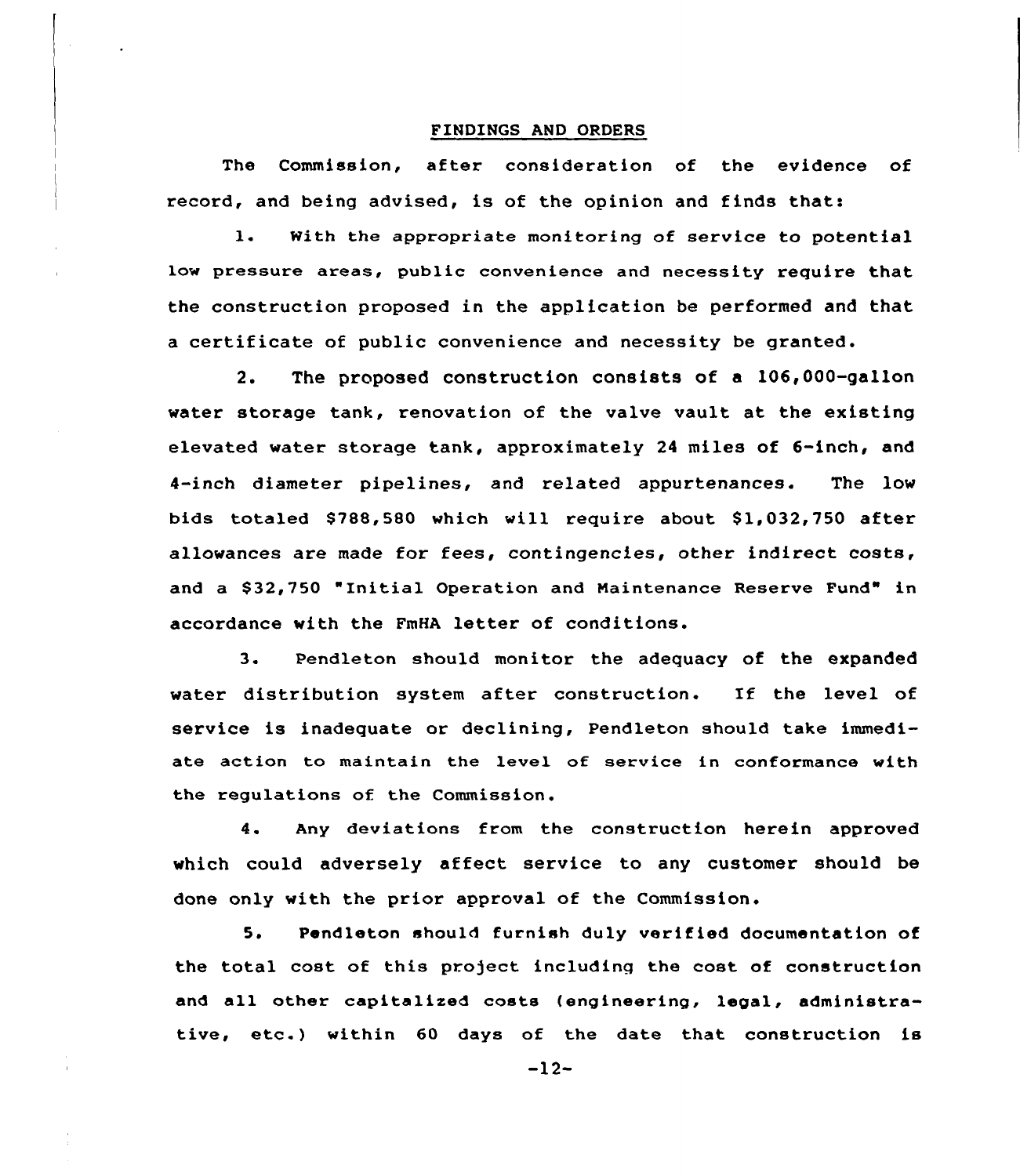substantially completed. Said construction costs should be classified into appropriate plant accounts in accordance with the Uniform System of Accounts for Water Utilities prescribed by the Commission.

6. Pendleton's contract with Proctor/Davis/Ray should require the provision of full-time resident inspection under the general supervision of a professional engineer with a Kentucky registration in civil or mechanical engineering, to ensure that the construction work is done in accordance with the contract drawings and specifications and in conformance with the best practices of the construction trades involved in the project.

7. Pendleton should require Proctor/Davis/Ray to furnish a copy of the "as-built" drawings and <sup>a</sup> signed statement that the construction has been satisfactorily completed in accordance with the contract plans and specifications within 60 days of the date of substantial completion of this construction.

8. The financing plan proposed by Pendleton is for the lawful objects within the corporate purpose of its utility operations, is necessary and appropriate for and consistent with the proper performance of its service to the public and will not impair its ability to perform that service and should, therefore, be approved.

9. The financing secured by Pendleton for this project will be needed to pay for the work herein approved. Pendleton's financing plan should, therefore, be approved.

-13-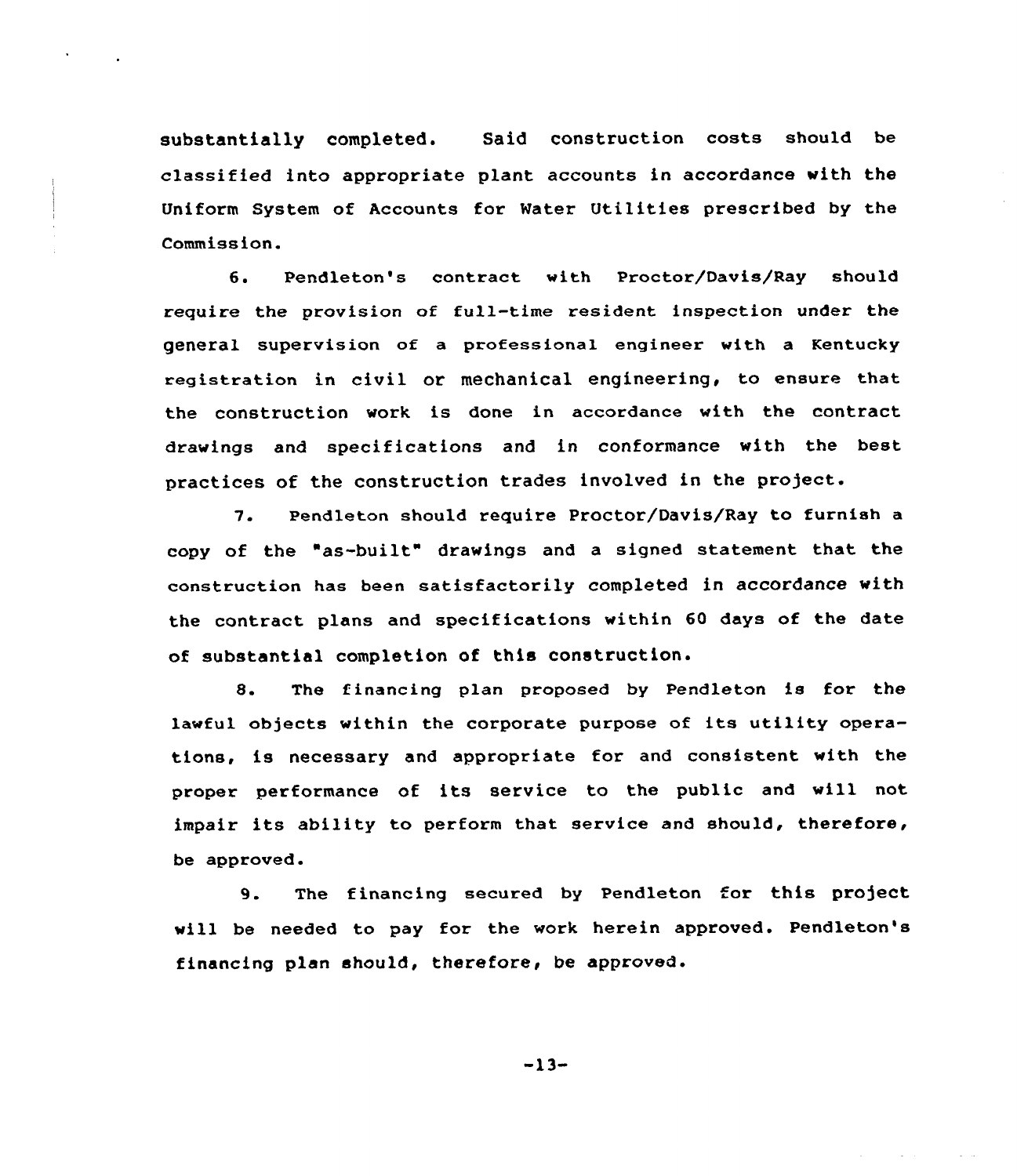10. The rates proposed by Pendleton would produce revenue in excess of that found reasonable herein and, therefore, should be denied upon application of KRS 27B.030.

ll. The rates in Appendix <sup>A</sup> are the fair, just, and reasonable rates for Pendleton in that they are calculated to produce gross annual revenue from water sales of \$254,372. These revenues, along with other miscellaneous service revenues and interest income, will be sufficient to meet Pendleton's operating expenses found reasonable for rate-making purposes, service its debt, and provide a reasonable surplus.

12. <sup>A</sup> separate Order will be issued in Case No. 9593 regarding the complaint filed by Griffin.

IT IS THEREFORE ORDERED that:

1. Pendleton be and it hereby is granted <sup>a</sup> certificate of public convenience and necessity to proceed with the proposed construction project as set forth in the drawings and specifications of record herein on the condition that the potential low pressure areas be monitored and corrective action taken in accordance with Finding Numbers 1 and <sup>3</sup> of this Order.

2. Pendleton's financing plan consisting of an FmHA loan of \$273,000 an FmHA grant of \$ 727,000 and customer connection fees of \$ 32,750 be and it hereby is approved.

3. Zf under new FmHA loan conditions Pendleton is not ified and granted the option of accepting a lower interest rate at the date of closing, Pendleton shall file with the Commission the FmHA notification of the lower interest rate and shall provide all

 $-14-$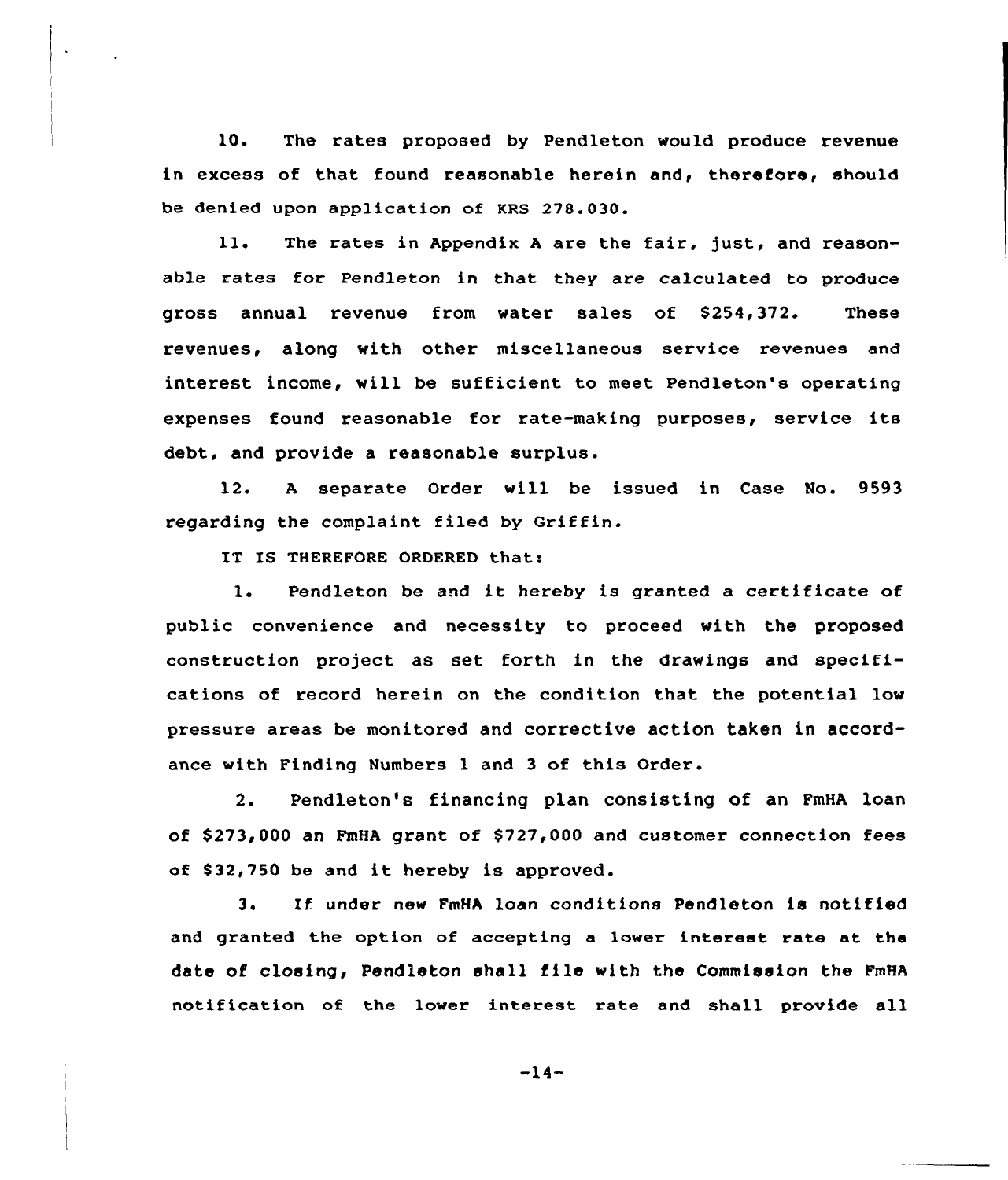correspondence from and to FmHA concerning this notification within 30 days of the closing date.

4. Pendleton shall file a statement of the interest rate accepted from FmHA within 30 days of the date of closing.

5. If Pendleton accepts an interest rate different from the rate approved herein, it shall file amended pages to its bond resolution and an amended amortization schedule.

6. If Pendleton is eligible but does not take advantage of <sup>a</sup> lower interest rate at the time of closing, it shall fully document why the lower rate was not accepted shoving an analysis of the higher costs associated with the loan over its life.

/. Pendleton shall comply with all matters set out in Finding Numbers <sup>4</sup> through <sup>7</sup> as if the same were individually so ordered.

8. The rates proposed by Pendleton are hereby denied.

9. The rates and charges in Appendix <sup>A</sup> are approved for service rendered by Pendleton on and after the date of this Order.

Nothing contained herein shall be deemed a warranty of the Commonwealth of Kentucky, or any agency thereof, of the financing herein authorized.

-15-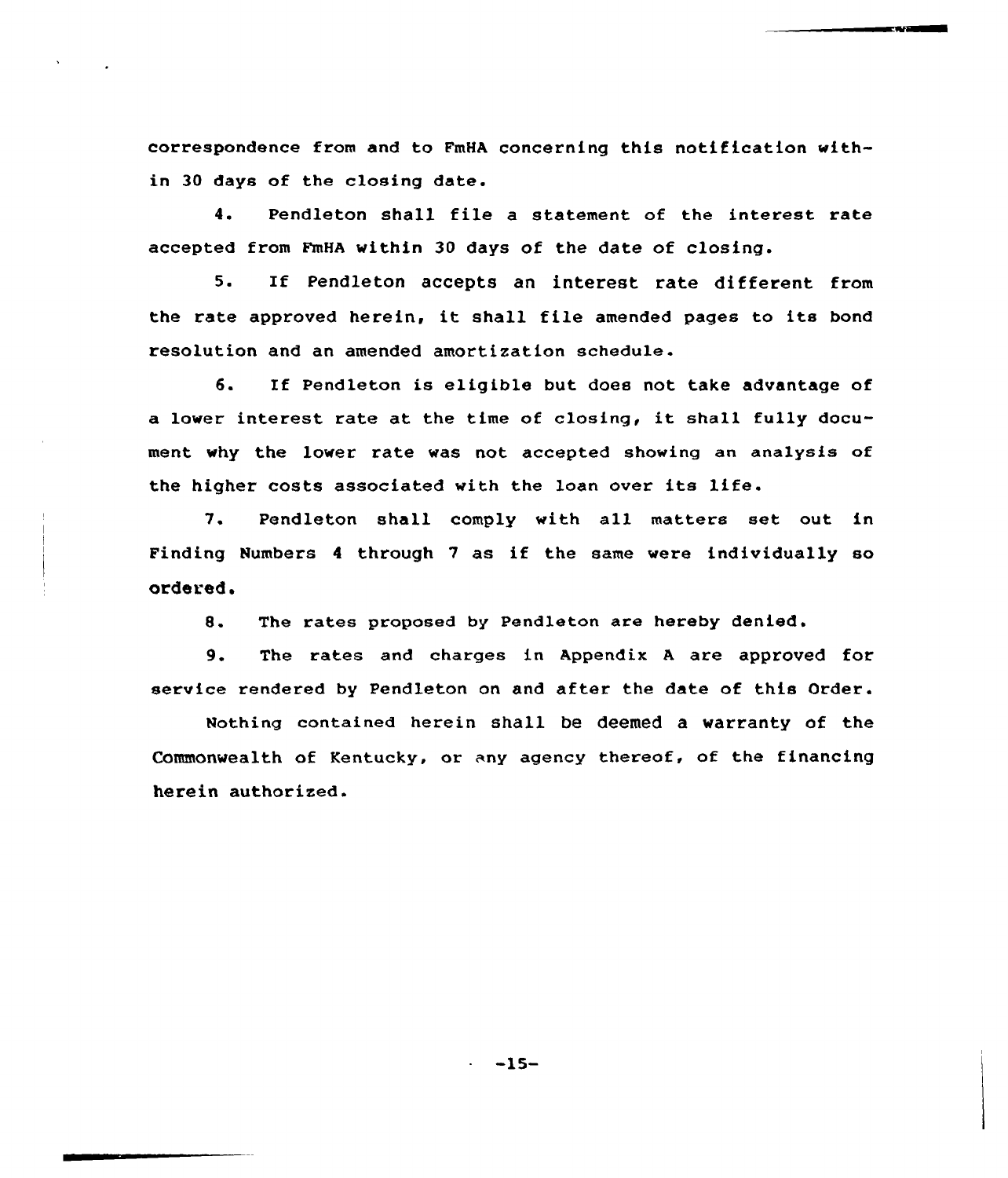Done at Frankfort, Kentucky, this 20th day of April, 1987.

PUBLIC SERVICE CONNISSION

e D. Neman f Chairman Vice Chairman

**ommissioner** 

 $\mathcal{L}^{\mathcal{A}}_{\mathcal{A}} = \{ \mathcal{L}^{\mathcal{A}}_{\mathcal{A}} \mid \mathcal{L}^{\mathcal{A}}_{\mathcal{A}} \mid \mathcal{L}^{\mathcal{A}}_{\mathcal{A}} \mid \mathcal{L}^{\mathcal{A}}_{\mathcal{A}} \mid \mathcal{L}^{\mathcal{A}}_{\mathcal{A}} \mid \mathcal{L}^{\mathcal{A}}_{\mathcal{A}} \mid \mathcal{L}^{\mathcal{A}}_{\mathcal{A}} \mid \mathcal{L}^{\mathcal{A}}_{\mathcal{A}} \mid \mathcal{L}^{\mathcal{A}}_{\mathcal{A}} \$ 

 $\ddot{\phantom{a}}$ 

**ATTEST:** 

 $\alpha_{\rm{eff}}$  and  $\alpha_{\rm{eff}}$  are  $\beta_{\rm{eff}}$  .

Executive Director